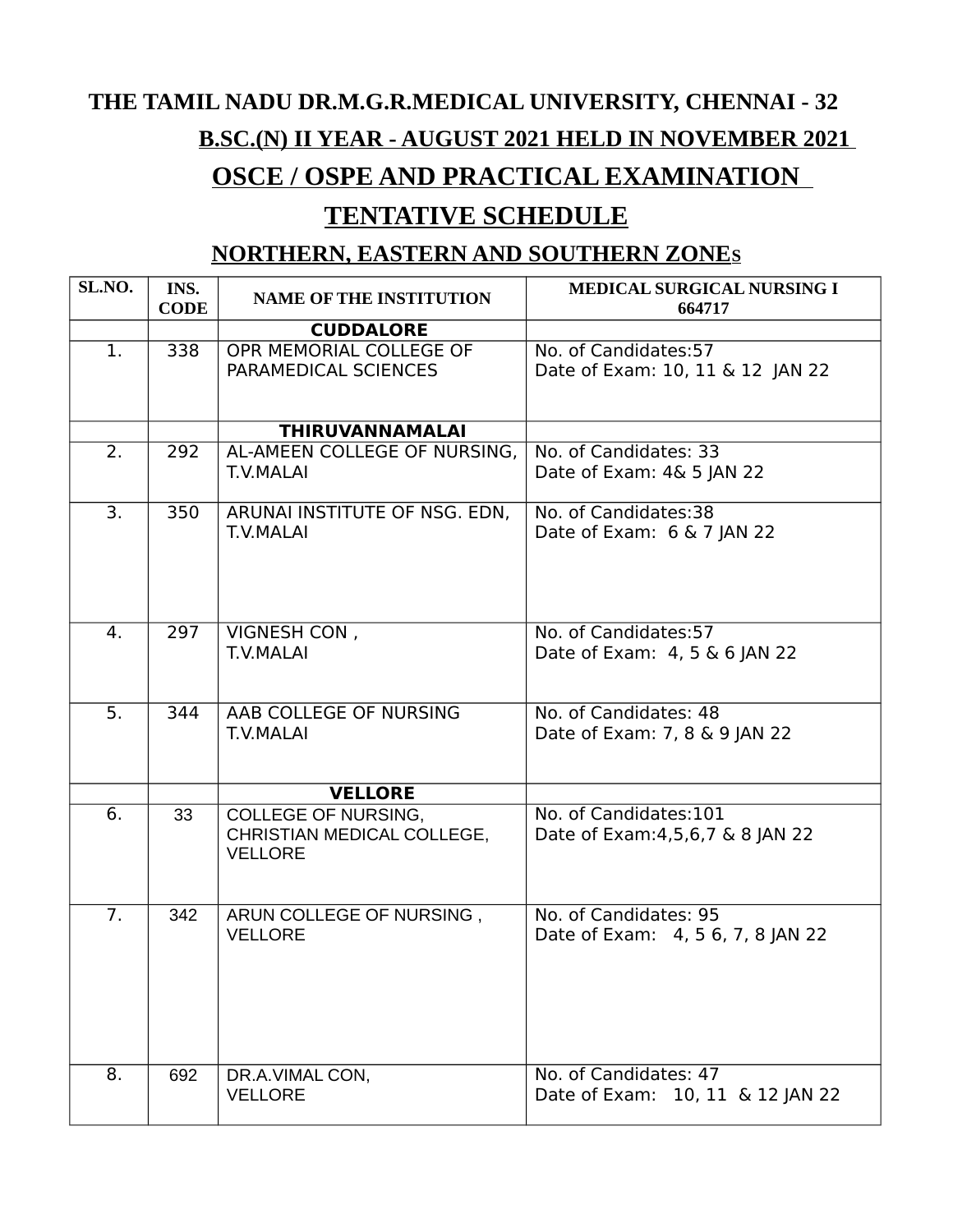| No. of Candidates: 42<br>10.<br>738<br><b>SCUDDER CON,</b><br>Date of Exam: 7 & 8 JAN 22<br>RANIPET, VELLORE<br>No. of Candidates: 49<br>11<br>366<br>ARCOT SRI MAHALAKSHMI<br>Date of Exam: 7, 8 & 9 JAN 22<br>WOMEN'S COLLEGE OF NURSING,<br><b>VELLORE</b><br>No. of Candidates:50<br>$12 \overline{ }$<br>236<br>SRI NARAYANI COLLEGE OF<br>NURSING, VELLORE<br>Date of Exam: 4, 5 & 6 JAN 22<br><b>VILLUPURAM</b><br>No. of Candidates:87<br>13<br>307<br>E.S. COLLEGE OF NURSING,<br><b>VILLUPURAM</b><br>Date of Exam: 4, 5 6, 7& 8 JAN 22<br>No. of Candidates:126<br>14<br>318<br>SRI RANGAPOOPATHI COLLEGE<br>OF NURSING, VILLUPURAM<br>Date of Exam: 4, 5 6, 7 8 & 10 JAN 22<br>PAUL'S COLLEGE OF NURSING<br>No. of Candidates:47<br>15<br>330<br><b>VILLUPURAM</b><br>Date of Exam: 4, 5 & 6 JAN 22<br><b>COMMON CENTRE: MAILAM</b><br>No. of Candidates: $77 + 3 = 80$<br>16<br>801<br><b>CON</b><br>Date of Exam: 4, 5 & 6 JAN 22<br>1. MAILAM CON<br>2. PKB CON -816<br><b>EASTERN ZONE</b><br><b>KARUR</b><br>No. of Candidates: 51<br>17<br>SAKTHI COLLEGE OF NURSING<br>290<br>Date of Exam: 6, 7 & 8 JAN 22<br>No. of Candidates: 42<br>18<br>294<br>SRI AUROBINDO COLLEGE OF<br>Date of Exam: 7 & 8 JAN 22<br><b>NURSING</b><br><b>PUDUKOTTAI</b><br>No. of Candidates: 47<br>19<br>314<br>DOCTOR'S COLLEGE OF NURSING<br>Date of Exam: 10, 11& 12 JAN 22 | 9. | 191 | ST. JOHN'S COLLEGE OF<br>NURSING,<br><b>VELLORE</b> | No. of Candidates: 42<br>Date of Exam: 8 & 10 JAN 22 |
|-------------------------------------------------------------------------------------------------------------------------------------------------------------------------------------------------------------------------------------------------------------------------------------------------------------------------------------------------------------------------------------------------------------------------------------------------------------------------------------------------------------------------------------------------------------------------------------------------------------------------------------------------------------------------------------------------------------------------------------------------------------------------------------------------------------------------------------------------------------------------------------------------------------------------------------------------------------------------------------------------------------------------------------------------------------------------------------------------------------------------------------------------------------------------------------------------------------------------------------------------------------------------------------------------------------------------------------------------------------------------------|----|-----|-----------------------------------------------------|------------------------------------------------------|
|                                                                                                                                                                                                                                                                                                                                                                                                                                                                                                                                                                                                                                                                                                                                                                                                                                                                                                                                                                                                                                                                                                                                                                                                                                                                                                                                                                               |    |     |                                                     |                                                      |
|                                                                                                                                                                                                                                                                                                                                                                                                                                                                                                                                                                                                                                                                                                                                                                                                                                                                                                                                                                                                                                                                                                                                                                                                                                                                                                                                                                               |    |     |                                                     |                                                      |
|                                                                                                                                                                                                                                                                                                                                                                                                                                                                                                                                                                                                                                                                                                                                                                                                                                                                                                                                                                                                                                                                                                                                                                                                                                                                                                                                                                               |    |     |                                                     |                                                      |
|                                                                                                                                                                                                                                                                                                                                                                                                                                                                                                                                                                                                                                                                                                                                                                                                                                                                                                                                                                                                                                                                                                                                                                                                                                                                                                                                                                               |    |     |                                                     |                                                      |
|                                                                                                                                                                                                                                                                                                                                                                                                                                                                                                                                                                                                                                                                                                                                                                                                                                                                                                                                                                                                                                                                                                                                                                                                                                                                                                                                                                               |    |     |                                                     |                                                      |
|                                                                                                                                                                                                                                                                                                                                                                                                                                                                                                                                                                                                                                                                                                                                                                                                                                                                                                                                                                                                                                                                                                                                                                                                                                                                                                                                                                               |    |     |                                                     |                                                      |
|                                                                                                                                                                                                                                                                                                                                                                                                                                                                                                                                                                                                                                                                                                                                                                                                                                                                                                                                                                                                                                                                                                                                                                                                                                                                                                                                                                               |    |     |                                                     |                                                      |
|                                                                                                                                                                                                                                                                                                                                                                                                                                                                                                                                                                                                                                                                                                                                                                                                                                                                                                                                                                                                                                                                                                                                                                                                                                                                                                                                                                               |    |     |                                                     |                                                      |
|                                                                                                                                                                                                                                                                                                                                                                                                                                                                                                                                                                                                                                                                                                                                                                                                                                                                                                                                                                                                                                                                                                                                                                                                                                                                                                                                                                               |    |     |                                                     |                                                      |
|                                                                                                                                                                                                                                                                                                                                                                                                                                                                                                                                                                                                                                                                                                                                                                                                                                                                                                                                                                                                                                                                                                                                                                                                                                                                                                                                                                               |    |     |                                                     |                                                      |
|                                                                                                                                                                                                                                                                                                                                                                                                                                                                                                                                                                                                                                                                                                                                                                                                                                                                                                                                                                                                                                                                                                                                                                                                                                                                                                                                                                               |    |     |                                                     |                                                      |
|                                                                                                                                                                                                                                                                                                                                                                                                                                                                                                                                                                                                                                                                                                                                                                                                                                                                                                                                                                                                                                                                                                                                                                                                                                                                                                                                                                               |    |     |                                                     |                                                      |
|                                                                                                                                                                                                                                                                                                                                                                                                                                                                                                                                                                                                                                                                                                                                                                                                                                                                                                                                                                                                                                                                                                                                                                                                                                                                                                                                                                               |    |     |                                                     |                                                      |
|                                                                                                                                                                                                                                                                                                                                                                                                                                                                                                                                                                                                                                                                                                                                                                                                                                                                                                                                                                                                                                                                                                                                                                                                                                                                                                                                                                               |    |     |                                                     |                                                      |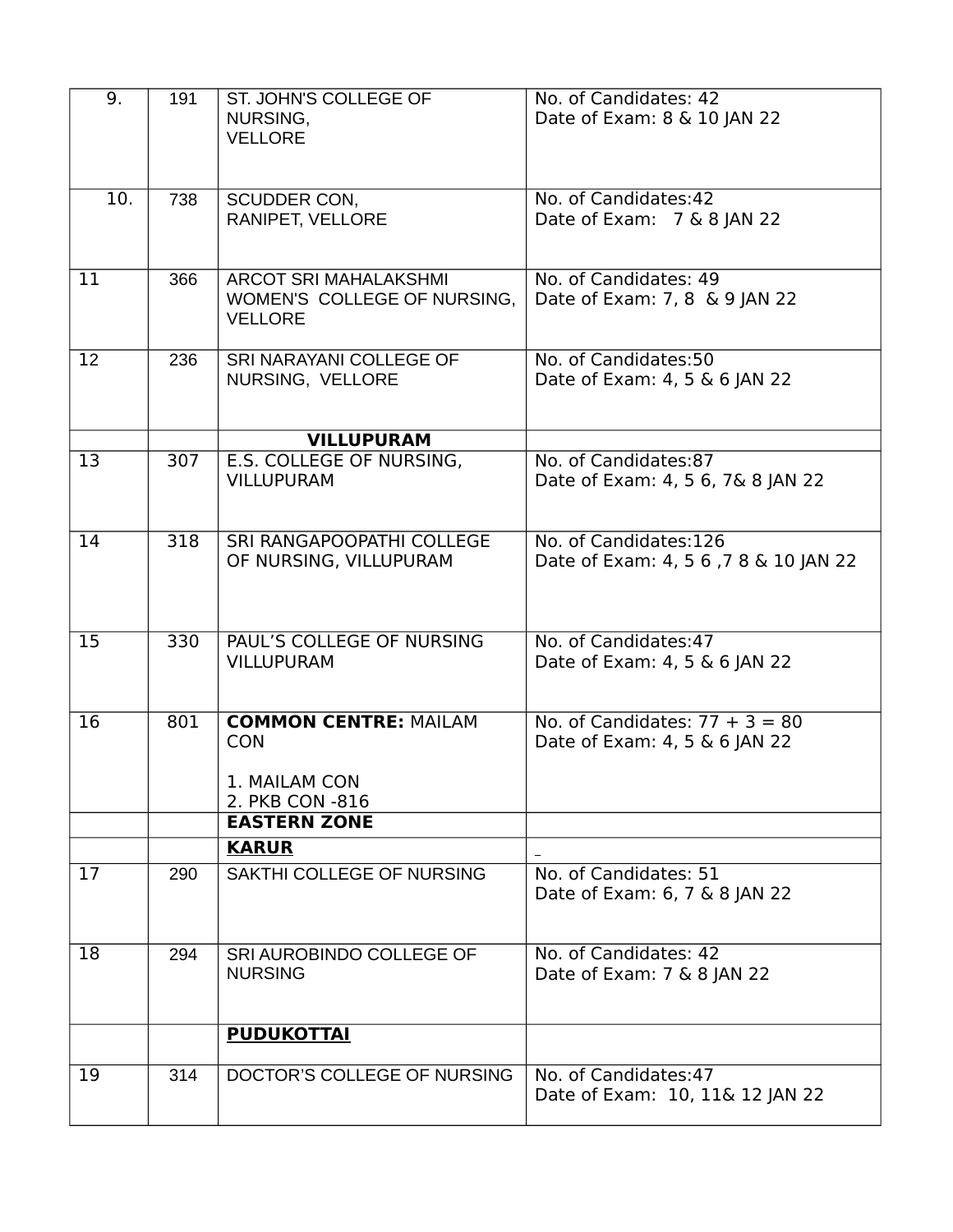| 20 | 288 | KARPAGA VINAYAGA COLLEGE OF<br><b>NURSING</b>                                                             | No. of Candidates:49<br>Date of Exam: 4, 5 & 6 JAN 22        |
|----|-----|-----------------------------------------------------------------------------------------------------------|--------------------------------------------------------------|
| 21 | 322 | <b>KEERRAI THAMIL SELVAN</b><br><b>COLLEGE OF NURSING</b>                                                 | No. of Candidates:39<br>Date of Exam: 7&8 JAN 22             |
| 22 | 331 | MOUNT ZION COLLEGE OF<br><b>NURSING</b>                                                                   | No. of Candidates: 50<br>Date of Exam: 10,11 & 12 JAN 22     |
| 23 | 658 | <b>MOTHER TERESA CON</b>                                                                                  | No. of Candidates: 95<br>Date of Exam: 4,5,6,7 & 8 JAN 22    |
|    |     | <b>THANJAVUR</b>                                                                                          |                                                              |
| 24 | 339 | <b>MANNAI NARAYANASAMY CON</b>                                                                            | No. of Candidates:43<br>Date of Exam: 4 & 5 JAN 22           |
| 25 | 305 | OUR LADY OF HEALTH CON                                                                                    | No. of Candidates:100<br>Date of Exam: 4. 5, 6, 7 & 8 JAN 22 |
| 26 | 392 | ST. XAVIER COLLEGE OF<br>NURSING, THANJAVUR                                                               | No. of Candidates: 48<br>Date of Exam: 10,11& 12 JAN 22      |
| 27 | 323 | <b>COMMON CENTRE: SACRED</b><br><b>HEART CON</b><br>1. SACRED HEART CON (323)<br>2. KARTHIKEYAN CON (624) | No. of Candidates: $49+8=57$<br>Date of Exam: 4,5 & 6 JAN 22 |
| 28 | 807 | ANNAI CON, THANJAVUR                                                                                      | No. of Candidates: 48<br>Date of Exam: 7,8 & 10 JAN 22       |
| 29 | 693 | ANDAVAR CON, NAGAPATTINAM                                                                                 | No. of Candidates: 51<br>Date of Exam: 4, 5 & 6 JAN 22       |
|    |     | <b>TRICHY</b>                                                                                             |                                                              |
| 30 | 189 | DR. G. SAKUNTHALA COLLEGE OF<br>NURSING, TRICHY                                                           | No. of Candidates:38<br>Date of Exam: 11& 12 JAN 22          |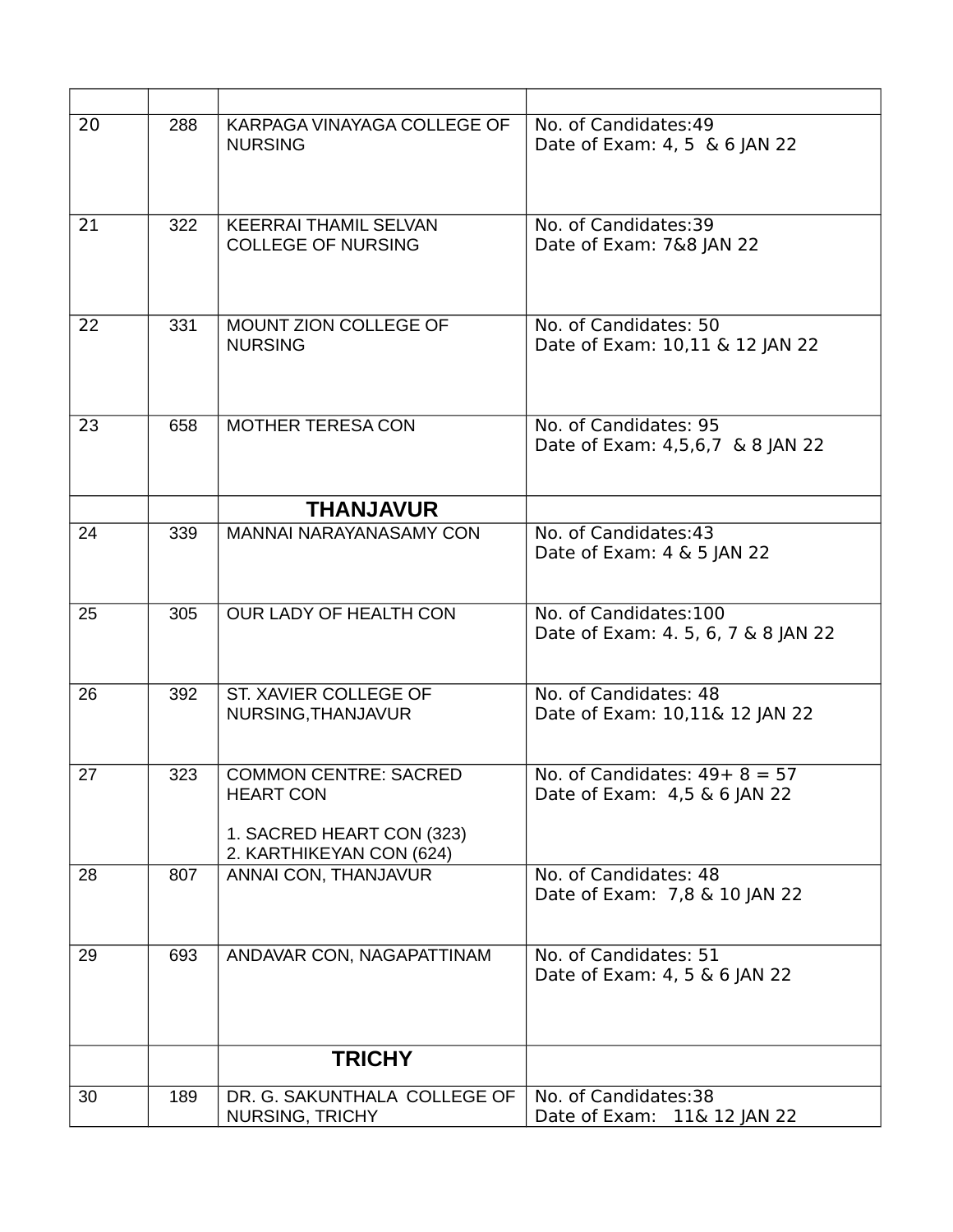| 31 | 303 | SERVITE COLLEGE OF NURSING,<br><b>TRICHY</b>     | No. of Candidates: 50<br>Date of Exam: 4, 5 & 6 JAN 22      |
|----|-----|--------------------------------------------------|-------------------------------------------------------------|
| 32 | 326 | NEHRU COLLEGE OF NURSING,<br><b>TRICHY</b>       | No. of Candidates:58<br>Date of Exam: 7, 8 & 10 JAN 22      |
| 33 | 457 | JENNYS COLLEGE OF NURSING,<br><b>TRICHY</b>      | No. of Candidates: 52<br>Date of Exam: 10, 11 & 12 JAN 22   |
| 34 | 726 | <b>SRM TRICHY CON</b>                            | No. of Candidates: 57<br>Date of Exam: 4, 5 & 6 JAN 22      |
| 35 | 475 | M.A.M COLLEGE OF NURSING,<br><b>TRICHY</b>       | No. of Candidates: 48<br>Date of Exam: 4, 5 & 6 JAN 22      |
| 36 | 316 | INDIRA COLLEGE OF NURSING,<br><b>TRICHY</b>      | No. of Candidates: 50<br>Date of Exam: 7, 8 & 10 JAN 22     |
| 37 | 234 | CHILD JESUS COLLEGE OF<br><b>NURSING, TRICHY</b> | No. of Candidates: 42<br>Date of Exam: 11 & 12 JAN 22       |
| 38 | 553 | KMC COLLEGE OF NURSING,<br><b>TRICHY</b>         | No. of Candidates: 75<br>Date of Exam: 4, 5 6, 7 & 8 JAN 22 |
| 39 | 737 | KRISHNA CON, TRICHY                              | No. of Candidates: 23<br>Date of Exam: 10 JAN 22            |
| 40 | 687 | INDIRA GANESAN CON, TRICHY                       | No. of Candidates: 59                                       |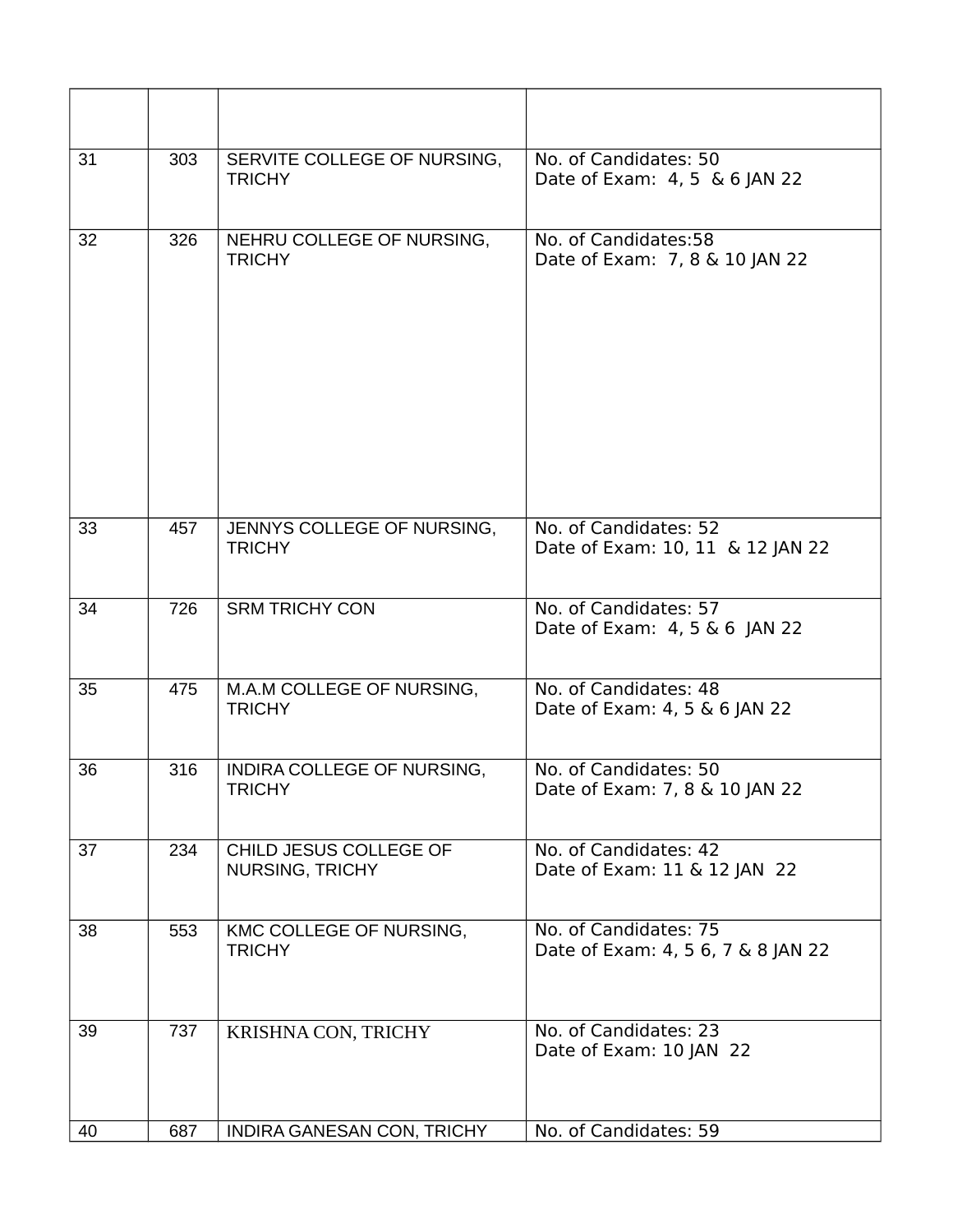|    |     |                                                                            | Date of Exam: 11,12 & 13 JAN 22                                |
|----|-----|----------------------------------------------------------------------------|----------------------------------------------------------------|
| 41 | 741 | <b>SRINIVASAN CON</b>                                                      | No. of Candidates: 97<br>Date of Exam: 4,5,6,7 & 8 JAN 22      |
|    |     | <b>PERAMBALUR</b>                                                          |                                                                |
| 42 | 222 | THANTHAI ROEVER COLLEGE OF<br>NURSING, PERAMBALUR                          | No. of Candidates: 47<br>Date of Exam: 4, 5 & 6 JAN 22         |
| 43 | 227 | DHANALAKSHMI SRINIVASAN<br><b>COLLEGE OF NURSING,</b><br><b>PERAMBALUR</b> | No. of Candidates: 102<br>Date of Exam: 4, 5, 6, 7 & 8 JAN 22  |
| 44 | 479 | SRINIVASAN COLLEGE OF<br>NURSING, PERAMBALUR                               | No. of Candidates: 101<br>Date of Exam: 8,10,11,12 & 13 JAN 22 |

#### **SOUTHERN ZONE**

|    |     | <b>DINDIGUL</b>                                                                                                              |                                                                 |
|----|-----|------------------------------------------------------------------------------------------------------------------------------|-----------------------------------------------------------------|
| 45 | 35  | <b>COMMON CENTRE: CHRISTIAN</b><br>COLLEGE OF NURSING, AMBILIKAI,<br><b>DINDIGUL</b><br>1. CHRISTIAN CON<br>2. GTN CON - 813 | No. of Candidates: $47+3 = 50$<br>Date of Exam: 4, 5 & 6 JAN 22 |
| 46 | 798 | <b>CHRISTIAN FELLOWHSIP</b><br>HOSPITAL, ODDANCHATRAM                                                                        | No. of Candidates: 58<br>Date of Exam: 8, 10 & 11 JAN 22        |
| 47 | 229 | JAINEE COLLEGE OF NURSING,<br><b>DINDIGUL</b>                                                                                | No. of Candidates: 39<br>Date of Exam: 7 & 8 JAN 22             |
| 48 | 453 | <b>BHAARATH COLLEGE OF</b><br>NURSING, DINDIGUL                                                                              | No. of Candidates: 37<br>Date of Exam: $4 \& 5$ JAN 22          |
| 49 | 233 | SAKTHI COLLEGE OF NURSING,<br><b>DINDIGUL</b>                                                                                | No. of Candidates:85<br>Date of Exam: 10, 11, 12 & 13 JAN 22    |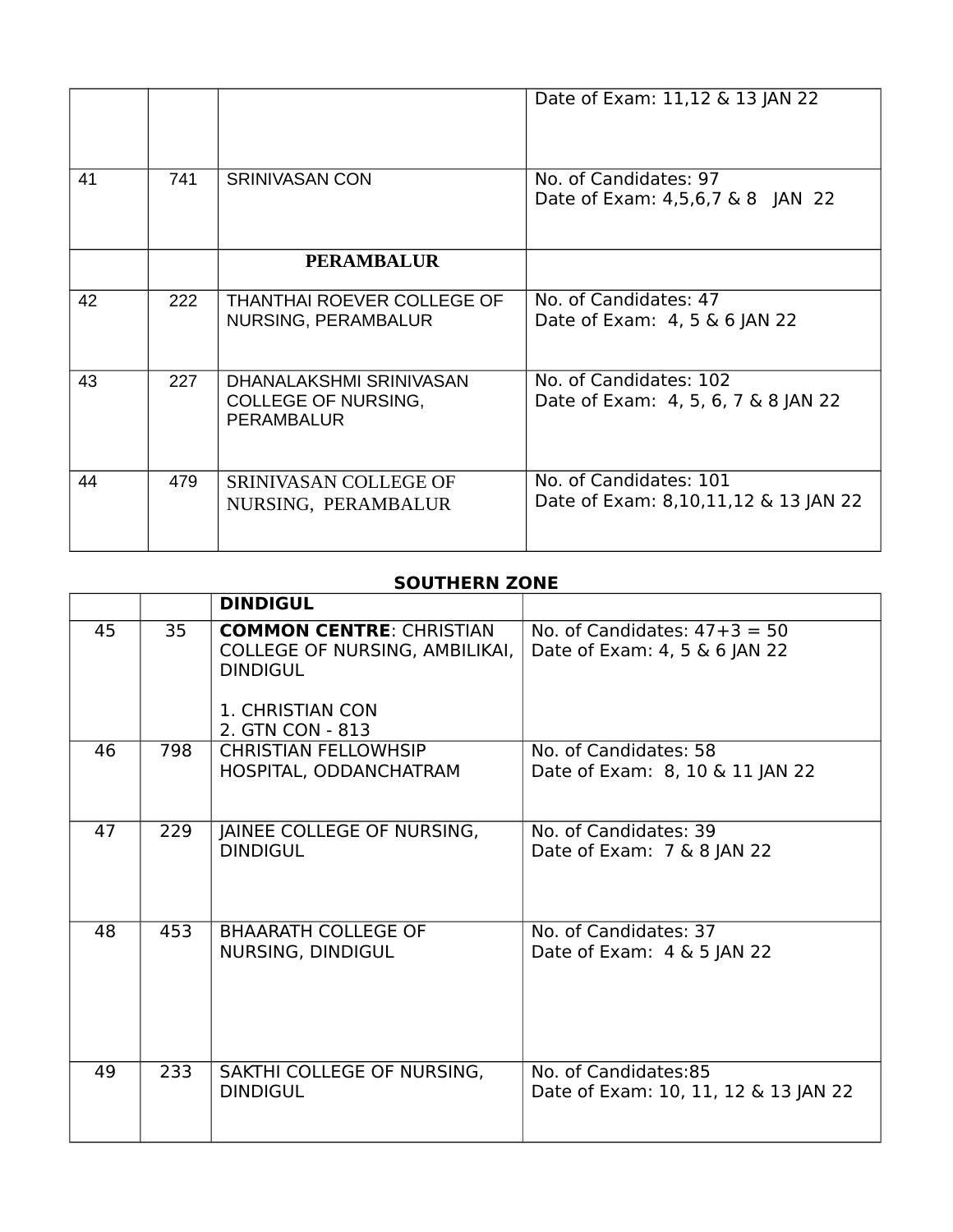| 50 | 545 | SACRED HEART CON, DINDIGUL                                                                  | No. of Candidates: 36<br>Date of Exam: 4 & 5 JAN 22                |
|----|-----|---------------------------------------------------------------------------------------------|--------------------------------------------------------------------|
|    |     | <b>MADURAI</b>                                                                              |                                                                    |
| 51 | 275 | CON, MADURAI MEDICAL<br><b>COLLEGE, MADURAI</b>                                             | No. of Candidates:50<br>Date of Exam: 4, 5, 6 JAN 22               |
| 52 | 359 | MADURAI APOLLO COLLEGE OF<br>NURSING, MADURAI                                               | No. of Candidates: 47<br>Date of Exam: 7, 8 & 10 JAN 22            |
| 53 | 69  | C.S.I. JEYARAJ ANNAPACKIAM<br>COLLEGE OF ALLIED SCIENCE,<br><b>MADURAI</b>                  | No. of Candidates:49<br>Date of Exam: 10, 11, 12 JAN 22            |
| 54 | 315 | CHITHIRAI COLLEGE OF NURSING,<br><b>MADURAI</b>                                             | No. of Candidates:22<br>Date of Exam: 4 JAN 22                     |
| 55 | 55  | SACRED HEART COLLEGE OF<br>NURSING, ULTRA TRUST,<br><b>MADURAI</b>                          | No. of Candidates:52<br>Date of Exam: 4, 5 & 6 JAN 22              |
| 56 | 664 | <b>VIKRAM CON</b>                                                                           | No. of Candidates:38<br>Date of Exam: 7 & 8 JAN 22                 |
| 57 | 661 | <b>VELAMMAL CON</b>                                                                         | No. of Candidates:43<br>Date of Exam: 10 & 11 JAN 22               |
| 58 | 703 | <b>MEENAKSHI CON</b>                                                                        | No. of Candidates: 55<br>Date of Exam: 4, 5 & 6 JAN 22             |
|    |     | <b>SIVAGANGAI</b>                                                                           |                                                                    |
| 59 | 228 | RASS ACADEMY COLLEGE OF<br><b>NURSING</b>                                                   | No. of Candidates:60<br>Date of Exam: 10, 11 & 12 JAN 22           |
| 60 | 384 | <b>COMMON CENTRE: SHRINIDHI</b><br><b>COLLEGE OF HEALTH SCIENCES</b><br><b>AND RESEARCH</b> | No. of Candidates: $44 + 16 = 60$<br>Date of Exam: 4, 5 & 6 JAN 22 |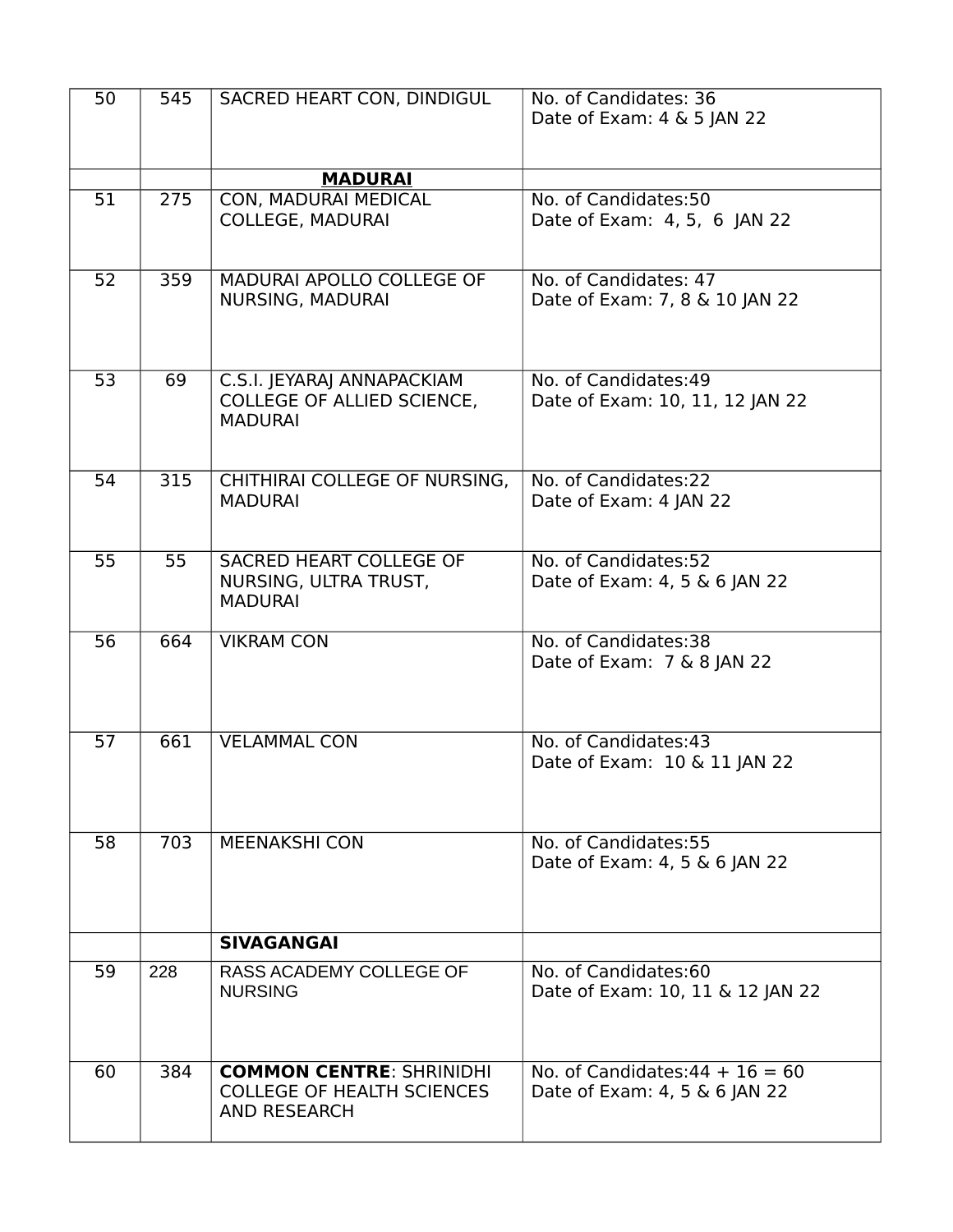| 61 | 693 | 1. SHRINIDHI COLLEGE OF<br>HEALTH - 384<br>2. MATHA CON - 96<br><b>NAGAPATTINAM</b><br>ANDAVAR COLLEGE OF NSG, | No. of Candidates:51<br>Date of Exam: 4, 5 & 6 JAN 22     |
|----|-----|----------------------------------------------------------------------------------------------------------------|-----------------------------------------------------------|
| 62 | 733 | <b>SIR ISAAC NEWTON CON</b>                                                                                    | No. of Candidates: 47<br>Date of Exam: 10, 11 & 12 JAN 22 |
|    |     | <b>TUTICORIN</b>                                                                                               |                                                           |
| 63 | 504 | <b>CSI ST.LUKE COLLEGE OF</b><br><b>NURSING</b>                                                                | No. of Candidates:46<br>Date of Exam: 4, 5 & 6 JAN 22     |
| 64 | 492 | <b>ST.ANN'S COLLEGE OF NURSING</b>                                                                             | No. of Candidates: 47<br>Date of Exam: 8, 10 11 JAN 22    |
| 65 | 468 | PADMASHRI DR. SIVANTHI<br>ADITANAR COLLEGE OF NURSING,<br><b>TIRUNELVELI</b>                                   | No. of Candidates: 45<br>Date of Exam: 12 & 13 JAN 22     |
|    |     | <b>TIRUNELVELI</b>                                                                                             |                                                           |
| 66 | 337 | ALADI ARUNA COLLEGE OF<br>NURSING,<br><b>TIRUNELVELI</b>                                                       | No. of Candidates: 58<br>Date of Exam: 4, 5 & 6 JAN 22    |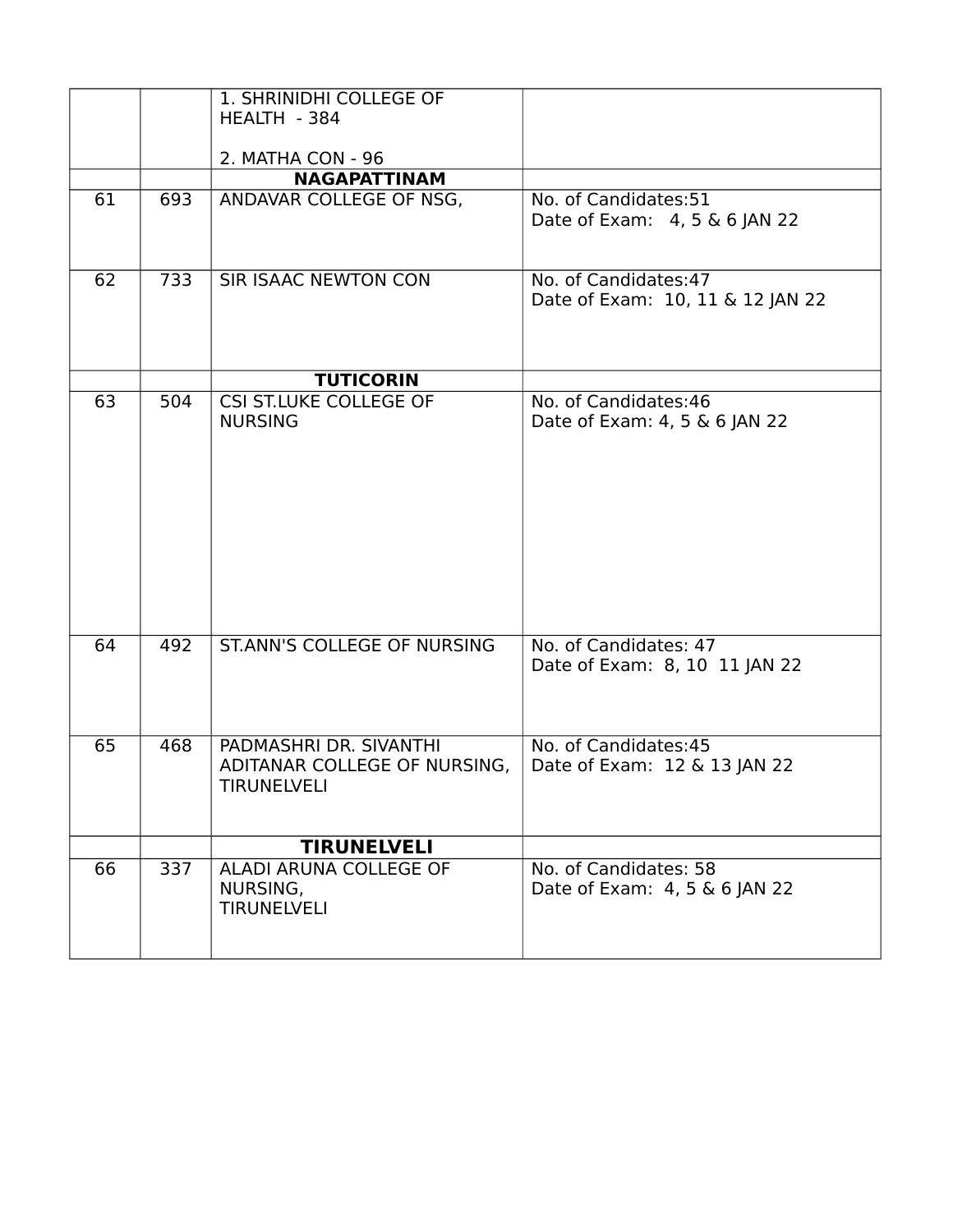| 67 | 304 | ANNASAMY RAJAMMAL COL. OF<br>NURSING, TIRUNELVELI     | No. of Candidates: 49<br>Date of Exam: 7, 8 & 10 JAN 22   |
|----|-----|-------------------------------------------------------|-----------------------------------------------------------|
| 68 | 210 | NEHRU COLLEGE OF NURSING<br><b>TIRUNELVELI</b>        | No. of Candidates: 44<br>Date of Exam: 11 & 12 JAN 22     |
| 69 | 136 | SRI K.RAMACHANDRA NAIDU CO.<br>NURSING, TIRUNELVELI   | No. of Candidates:56<br>Date of Exam: 11, 12 & 13 JAN 22  |
| 70 | 386 | SRI BALAJI COLLEGE OF NURSING,<br><b>TIRUNELVELI</b>  | No. of Candidates: 42<br>Date of Exam: 4 & 5 JAN 22       |
| 71 | 396 | SARDAR RAJAS COLLEGE OF<br>NURSING, TIRUNELVELI       | No. of Candidates:51<br>Date of Exam: 6, 7 & 8 JAN 22     |
| 72 | 341 | CSI ELIZA CLADWELL COLLEGE<br>OF NURSING, TIRUNELVELI | No. of Candidates: 47<br>Date of Exam: 10, 11 & 12 JAN 22 |
| 73 | 469 | ITHAYA JYOTHY COLLEGE OF<br>NURSING, TIRUNELVELI      | No. of Candidates:50<br>Date of Exam: 4, 5 & 6 JAN 22     |
| 74 | 308 | <b>KANYAKUMARI</b><br><b>ANNAMMAL CON</b>             | No. of Candidates: 47                                     |
|    |     |                                                       | Date of Exam: 7, 8 & 10 JAN 22                            |
| 75 | 507 | <b>CET CON</b>                                        | No. of Candidates: 56<br>Date of Exam: 4, 5 & 6 JAN 22    |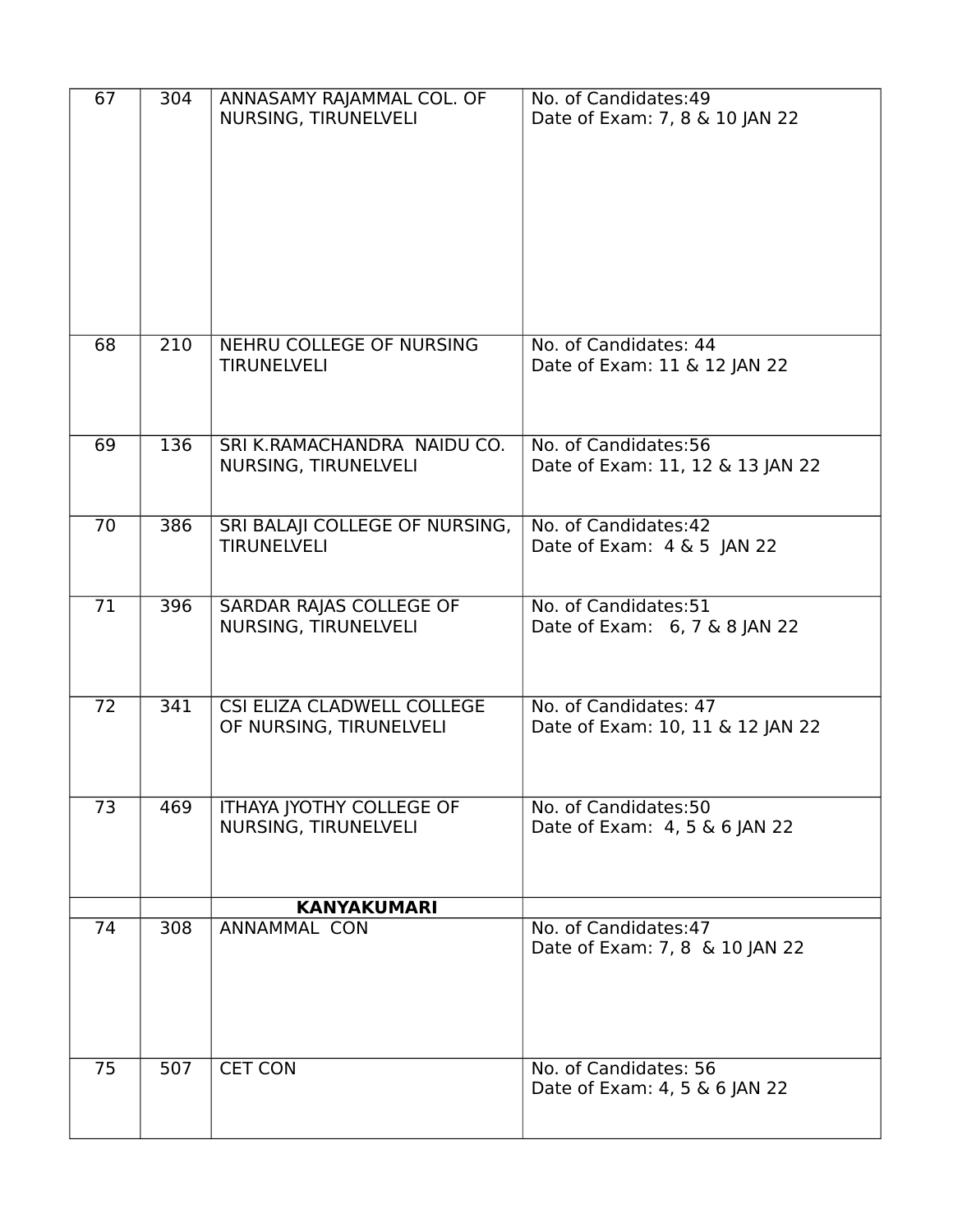| 76 | 187 | <b>CHRISTIAN COLLEGE OF</b><br>NURSING, NEYOOR,<br>K.K.DIST            | No. of Candidates:64<br>Date of Exam: 7, 8 & 10 JAN 22         |
|----|-----|------------------------------------------------------------------------|----------------------------------------------------------------|
| 77 | 725 | DR.JEYASEKHARAN CON                                                    | No. of Candidates: 59<br>Date of Exam: 10, 11 & 12 JAN 22      |
| 78 | 311 | <b>GLOBAL COLLEGE OF NURSING,</b><br>K.K.DIST                          | No. of Candidates: 47<br>Date of Exam: 10, 11 & 12 JAN 22      |
| 79 | 301 | P.S. COLLEGE OF NURSING,<br>K.K.DIST                                   | No. of Candidates: 52<br>Date of Exam: 4, 5 & 6 JAN 22         |
| 80 | 137 | SREE MOOKAMBIKA COLLEGE OF<br>NURSING, K.K.DIST.                       | No. of Candidates: 117<br>Date of Exam: 4, 5 6, 7 & 8 JAN 22   |
| 81 | 239 | ST. XAVIER'S CATHOLIC CON,<br>K.K.DIST.                                | No. of Candidates: 110<br>Date of Exam: 7,8,10, 11 & 12 JAN 22 |
| 82 | 300 | WHITE MEMORIAL COLLEGE OF<br>NURSING,<br>K.K.DIST                      | No. of Candidates: 56<br>Date of Exam: 4, 5& 6 JAN 22          |
| 83 | 496 | SREE RAMAKRISHNA COLLEGE OF  <br>NURSING,<br>K.K.DIST.                 | No. of Candidates: 72<br>Date of Exam: 7, 8, 10 & 11 JAN 22    |
| 84 | 463 | DR. KUMARASAWAMI COLLEGE OF<br>NURSING,                                | No. of Candidates:43<br>Date of Exam: 12 & 13 JAN 22           |
| 85 | 538 | <b>GRACE COLLEGE OF NURSING,</b><br>K.K.DIST.                          | No. of Candidates: 55<br>Date of Exam: 4, 5 & 6 JAN 22         |
| 86 | 544 | THE SALVATION ARMY CATHERINE<br>BOOTH COLLEGE OF NURSING,<br>K.K.DIST. | No. of Candidates: 49<br>Date of Exam: 7, 8 & 10 JAN 22        |